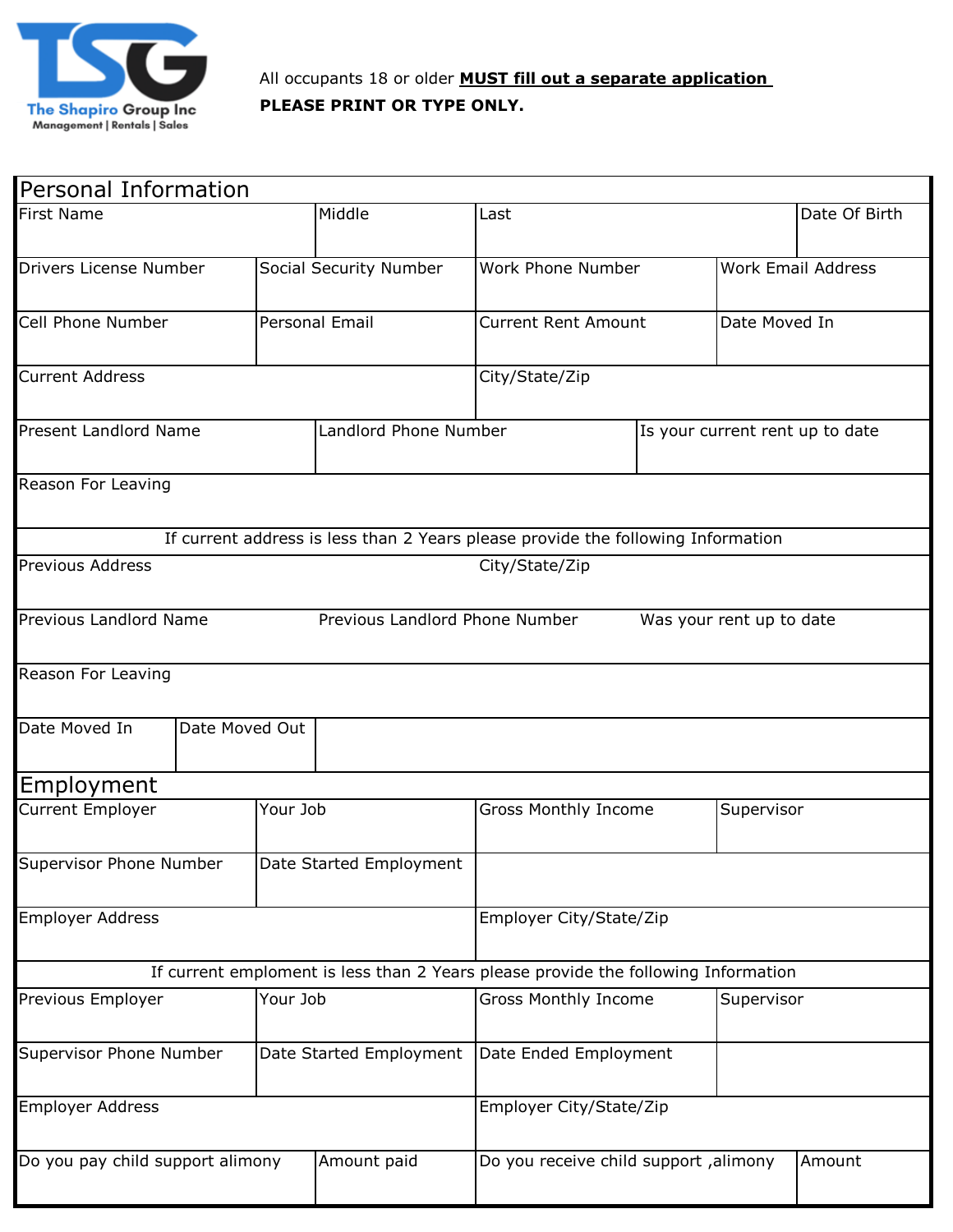| Occupant(s) under 18 years old                                                                                          |               |                     |                                                                                                     |                                                                     |  |                                 |                      |           |
|-------------------------------------------------------------------------------------------------------------------------|---------------|---------------------|-----------------------------------------------------------------------------------------------------|---------------------------------------------------------------------|--|---------------------------------|----------------------|-----------|
| Name                                                                                                                    | Age           |                     | Name                                                                                                |                                                                     |  | Age                             |                      |           |
|                                                                                                                         |               |                     |                                                                                                     |                                                                     |  |                                 |                      |           |
| Name                                                                                                                    | Age           |                     | Name                                                                                                |                                                                     |  | Age                             |                      |           |
| Name                                                                                                                    |               | Age                 |                                                                                                     | Name                                                                |  |                                 | Age                  |           |
|                                                                                                                         |               |                     |                                                                                                     |                                                                     |  |                                 |                      |           |
| Proposed Pet(s) Pet screening required                                                                                  |               |                     |                                                                                                     |                                                                     |  |                                 |                      |           |
| Name                                                                                                                    | Type/Breed    | Weight              |                                                                                                     | Name                                                                |  | Type/Breed                      | Weight               |           |
| Vehicle Information                                                                                                     |               |                     |                                                                                                     |                                                                     |  |                                 |                      |           |
| Year<br>Make                                                                                                            |               | Model               |                                                                                                     | Tag Number                                                          |  | Color                           | <b>State</b>         |           |
|                                                                                                                         |               |                     |                                                                                                     |                                                                     |  |                                 |                      |           |
| Year                                                                                                                    | Make          | Model               |                                                                                                     | Tag Number                                                          |  | Color                           | <b>State</b>         |           |
| Year                                                                                                                    | Make          | Model               |                                                                                                     | Tag Number                                                          |  | Color                           | <b>State</b>         |           |
|                                                                                                                         |               |                     |                                                                                                     |                                                                     |  |                                 |                      |           |
| <b>Emergency Information</b><br><b>Emergency Contact Name</b><br>Phone Number<br>Relationship<br>Address City and State |               |                     |                                                                                                     |                                                                     |  |                                 |                      |           |
|                                                                                                                         |               |                     |                                                                                                     |                                                                     |  |                                 |                      |           |
| 2 nd Emergency Contact Nam Phone Number                                                                                 |               |                     | Relationship                                                                                        |                                                                     |  | Address City and State          |                      |           |
| If you answered YES to any of the below questions please explain below.                                                 |               |                     |                                                                                                     |                                                                     |  |                                 |                      |           |
| Have you ever had an eviction filed<br>against you?                                                                     | $\Box$<br>Yes | $\Box$<br><b>NO</b> | Is the total move in amount available<br>now?(Multiply rent amount by 3 for correct<br>amount)      |                                                                     |  | $\overline{\phantom{0}}$<br>Yes | <b>NO</b>            |           |
| Have you applied for residency in the<br>past 2 years, but did not move in?                                             |               | $\Box$ Yes          | $\Box$ NO                                                                                           | Has the applicant ever been bankrupt<br>or in bankruptcy currently? |  |                                 | $\Box$ Yes<br>$\Box$ | NO        |
| Have you ever been late in paying<br>your rent?                                                                         | $\Box$ Yes    | $\Box$<br><b>NO</b> | Have you ever had adjudication withheld or<br>been convicted of a crime in the last seven<br>years? |                                                                     |  | Yes                             | <b>NO</b>            |           |
| Have you ever paid a late fee for<br>being late ?                                                                       |               | $\Box$ Yes          | <b>NO</b><br>$\mathsf{I}$                                                                           | Has applicant ever broken a lease?                                  |  |                                 | $\mathcal{L}$<br>Yes | <b>NO</b> |
| <b>Explanation for YES Answers:</b>                                                                                     |               |                     |                                                                                                     |                                                                     |  |                                 |                      |           |
|                                                                                                                         |               |                     |                                                                                                     |                                                                     |  |                                 |                      |           |
|                                                                                                                         |               |                     |                                                                                                     |                                                                     |  |                                 |                      |           |
|                                                                                                                         |               |                     |                                                                                                     |                                                                     |  |                                 |                      |           |
|                                                                                                                         |               |                     |                                                                                                     |                                                                     |  |                                 |                      |           |
|                                                                                                                         |               |                     |                                                                                                     |                                                                     |  |                                 |                      |           |
|                                                                                                                         |               |                     |                                                                                                     |                                                                     |  |                                 |                      |           |
|                                                                                                                         |               |                     |                                                                                                     |                                                                     |  |                                 |                      |           |
|                                                                                                                         |               |                     |                                                                                                     |                                                                     |  |                                 |                      |           |
|                                                                                                                         |               |                     |                                                                                                     |                                                                     |  |                                 |                      |           |
|                                                                                                                         |               |                     |                                                                                                     |                                                                     |  |                                 |                      |           |
|                                                                                                                         |               |                     |                                                                                                     |                                                                     |  |                                 |                      |           |